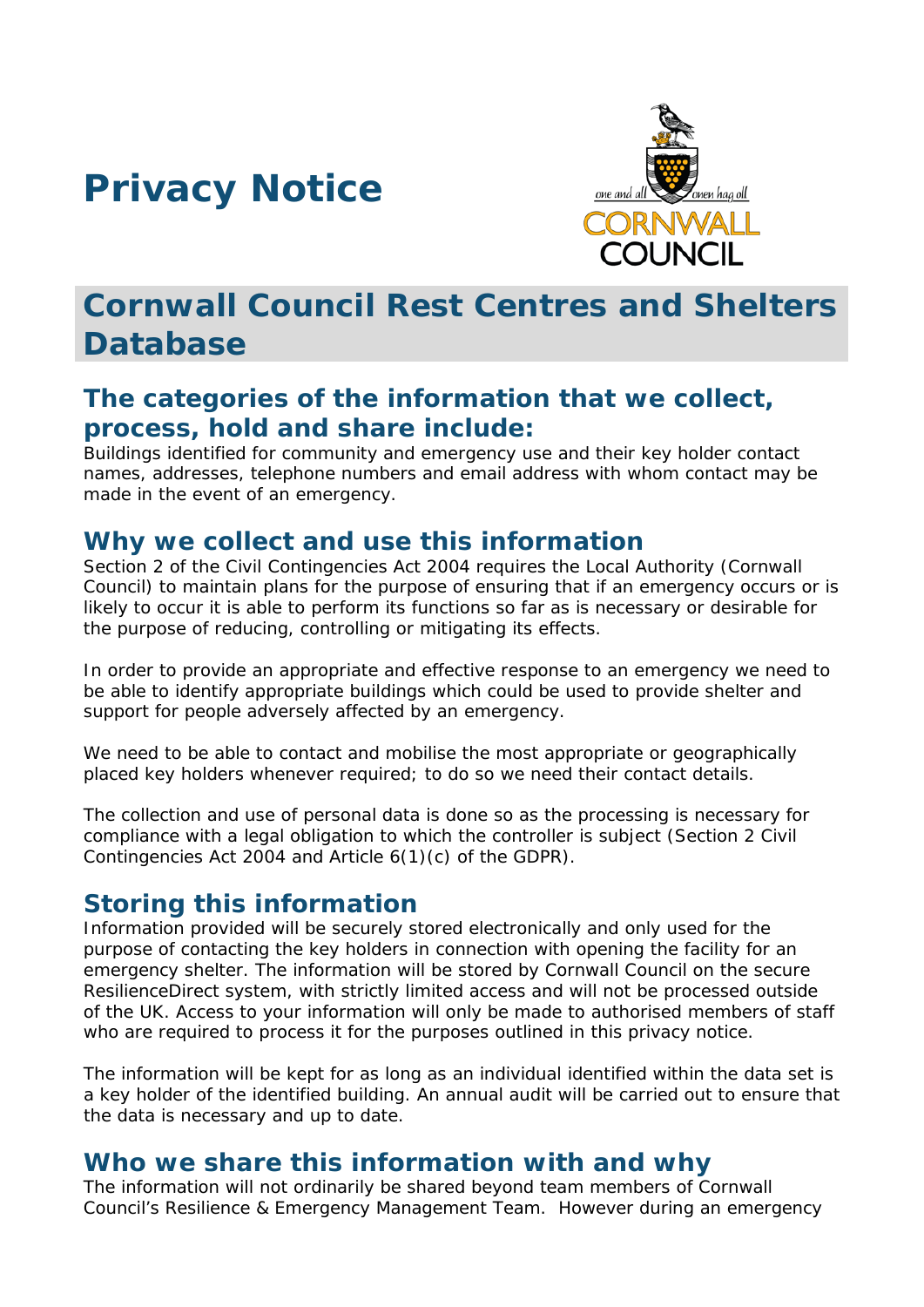specific building contacts information may be shared with appropriate support staff for the purpose of making contact with the key holders and making the building available for emergency use. We will not use your information for any other purpose.

### **Requesting access to your personal data and your rights**

Your personal information belongs to you and you have the right to:

- be informed of how we will process it
- request a copy of what we hold about you and in commonly used electronic format if you wish (if you provided this to us electronically for automated processing, we will return it in the same way)
- have it amended if it's incorrect or incomplete
- have it deleted (where we do not have a legal requirement to retain it)
- withdraw your consent if you no longer wish us to process it
- restrict how we process it
- object to us using it for marketing or research purposes
- object to us using it in relation to a legal task or in the exercise of an official authority
- request that a person reviews an automated decision where it has had an adverse effect on you

You are legally entitled to request access to any information about you that we hold, and a copy using the subject access request. Use the links below to find out more:

[Data Protection web page](http://www.cornwall.gov.uk/council-and-democracy/data-protection-and-freedom-of-information/data-protection)

#### [Rights of Access, Rectification and Erasure Request](https://www.cornwall.gov.uk/media/33315555/form-2018-rare-form-blank.pdf)

If you need help in understanding this notice please contact the Resilience & Emergency Management team by emailing [emergencymanagement@cornwall.gov.uk](mailto:emergencymanagement@cornwall.gov.uk)

#### **Contact details of the Data Protection Officer**

If you would like to discuss anything in this privacy notice, please contact:

Data Protection Officer

| Address:   | Data Protection Team,<br>Cornwall Council,<br>County Hall, Truro, TR1 3AY |
|------------|---------------------------------------------------------------------------|
| Telephone: | 01872 326424                                                              |
| Email:     | dataprotection@cornwall.gov.uk                                            |

#### **Further information**

If you have concerns about the use of your personal data, the Information Commissioners Office is an independent body set up to uphold information rights in the UK. They can be contacted through their website: [www.ico.org.uk](http://www.ico.org.uk/) or their helpline on 0303 123 1113, or in writing to:

Information Commissioner's Office Wycliffe House Water Lane